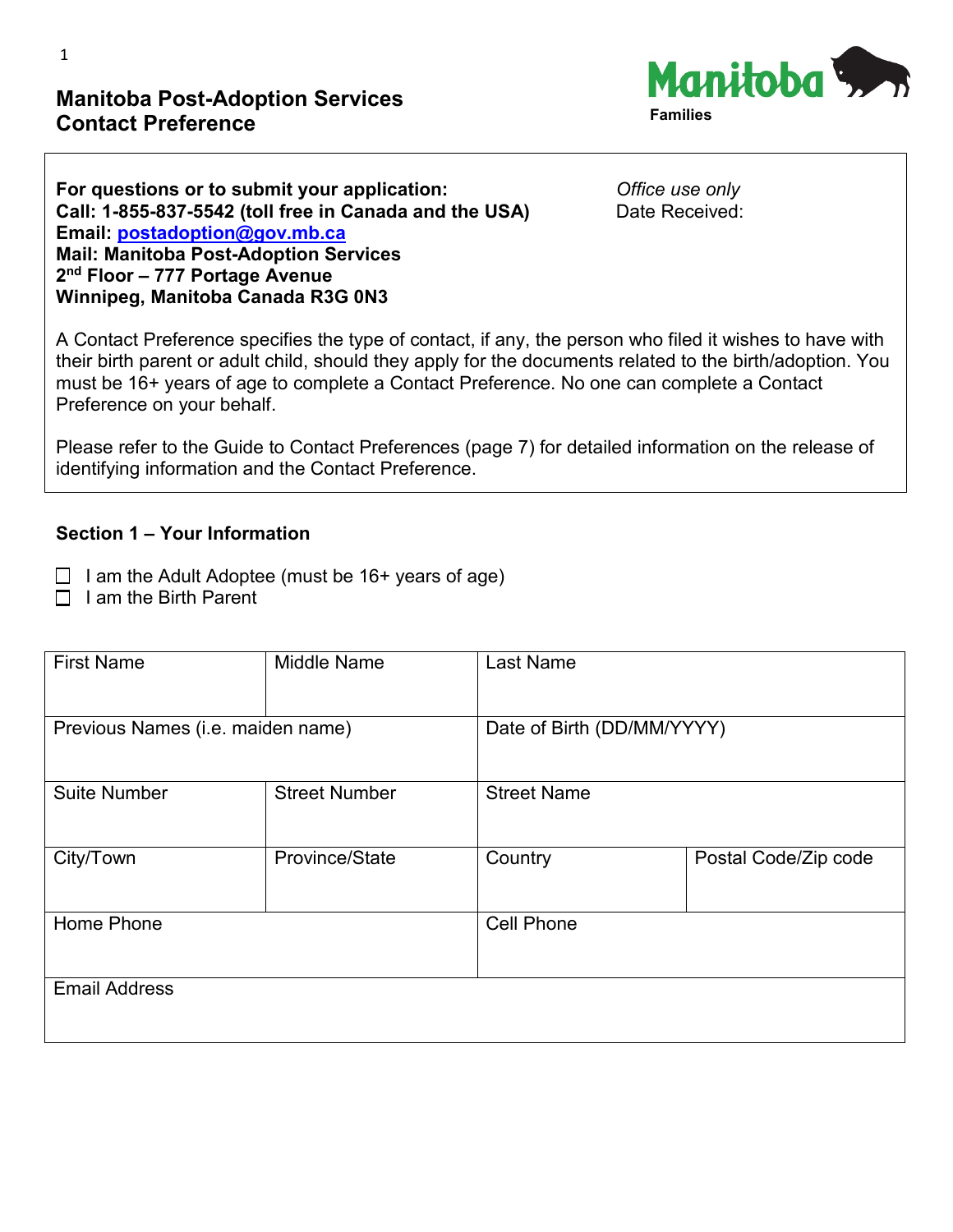## **Manitoba Post-Adoption Services Contact Preference**



## **Section 2 - Birth Information (complete all known information)**

### Complete if you are the Adult Adoptee:

| <b>Birth Name</b>             |                               | Place of Birth |
|-------------------------------|-------------------------------|----------------|
| <b>Birth Mother's Name</b>    | <b>Birth Father's Name</b>    |                |
| <b>Adoptive Parent's Name</b> | <b>Adoptive Parent's Name</b> |                |

## Complete if you are the Birth Parent (you must complete a separate form for each child):

| <b>Child's Birth Name</b>                 |                            |
|-------------------------------------------|----------------------------|
| Child's Date of Birth                     | Child's Place of Birth     |
| Birth mother's name (include maiden name) | <b>Birth Father's Name</b> |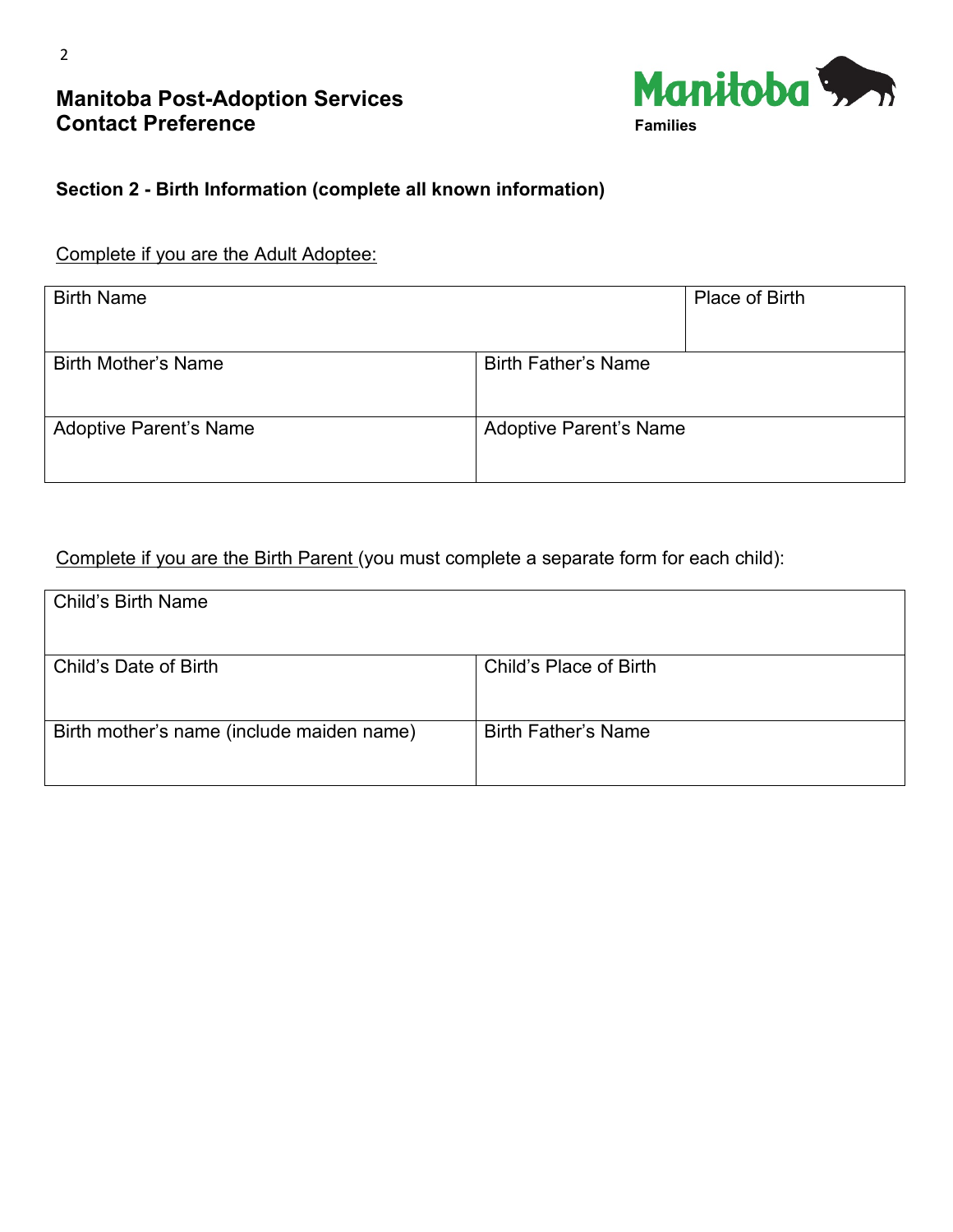## **Manitoba Post-Adoption Services Contact Preference**



## **Section 3 - Preventing the Release of my Identifying Information**

Complete if you are the Adult Adoptee:

I **DO** want to have contact with the following eligible birth parent should they apply for the records related to my birth and adoption and receive my full name by adoption:

 $\Box$  Birth Mother  $\Box$  Birth Father

OR

I **DO NOT** want to have contact with the following eligible birth parent should they apply for the records related to my birth and adoption and receive my full name by adoption:

- $\Box$  Birth Mother
- $\Box$  Birth Father

Complete only if you have indicated that you **DO** want contact:

I give Manitoba Post-Adoption Services permission to share the following information to my birth mother should she apply for the documents related to my birth/adoption so that she may contact me:

(Provide only the information that you wish to have shared)

| I wish to have the following identifying information released with my pre-adoption birth registration to<br>my birth father should he apply for the documents related to my birth/adoption so that he may contact<br>me: |
|--------------------------------------------------------------------------------------------------------------------------------------------------------------------------------------------------------------------------|
| (Provide only the information that you wish to have shared)                                                                                                                                                              |
|                                                                                                                                                                                                                          |
|                                                                                                                                                                                                                          |
|                                                                                                                                                                                                                          |
|                                                                                                                                                                                                                          |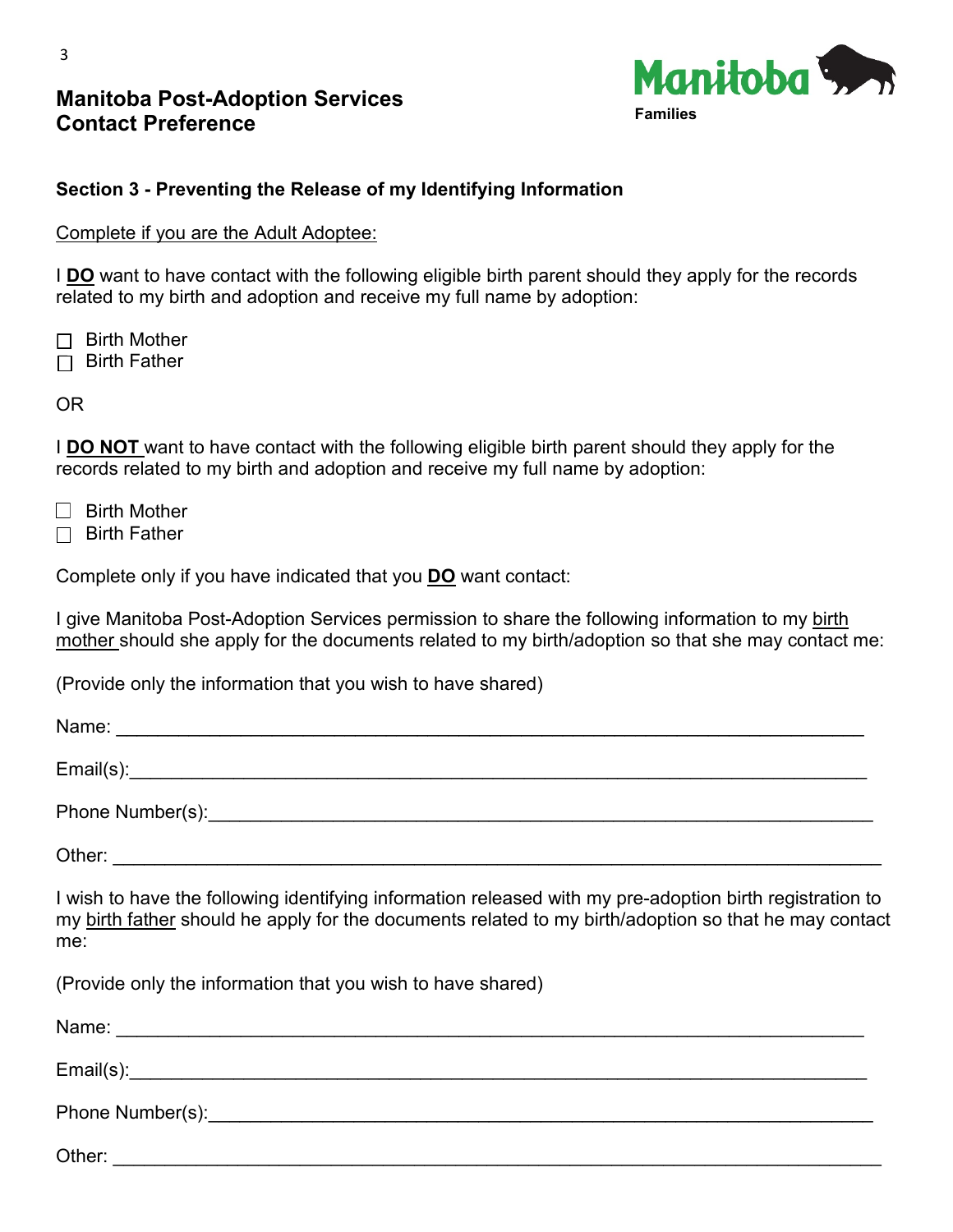## **Manitoba Post-Adoption Services Contact Preference**



#### **Section 3 - Preventing the Release of my Identifying Information** *cont.*

Complete if you are the Birth Parent:

 $\Box$  I **DO NOT** want to have any contact with my child listed in Section 2 should they apply for the records related to their birth and adoption and receive my identifying information as recorded at the time of their birth:

Or

**IDO** want to have contact with my child listed in Section 2 should they apply for the records related to their birth and adoption and receive my identifying information as recorded at the time of their birth:

Complete only if you have indicated that you **DO** want contact:

I give Manitoba Post-Adoption Services permission to share the following information to my child so that they may contact me:

(Provide only the information that you wish to have shared)

| Name:  |
|--------|
|        |
|        |
| Other: |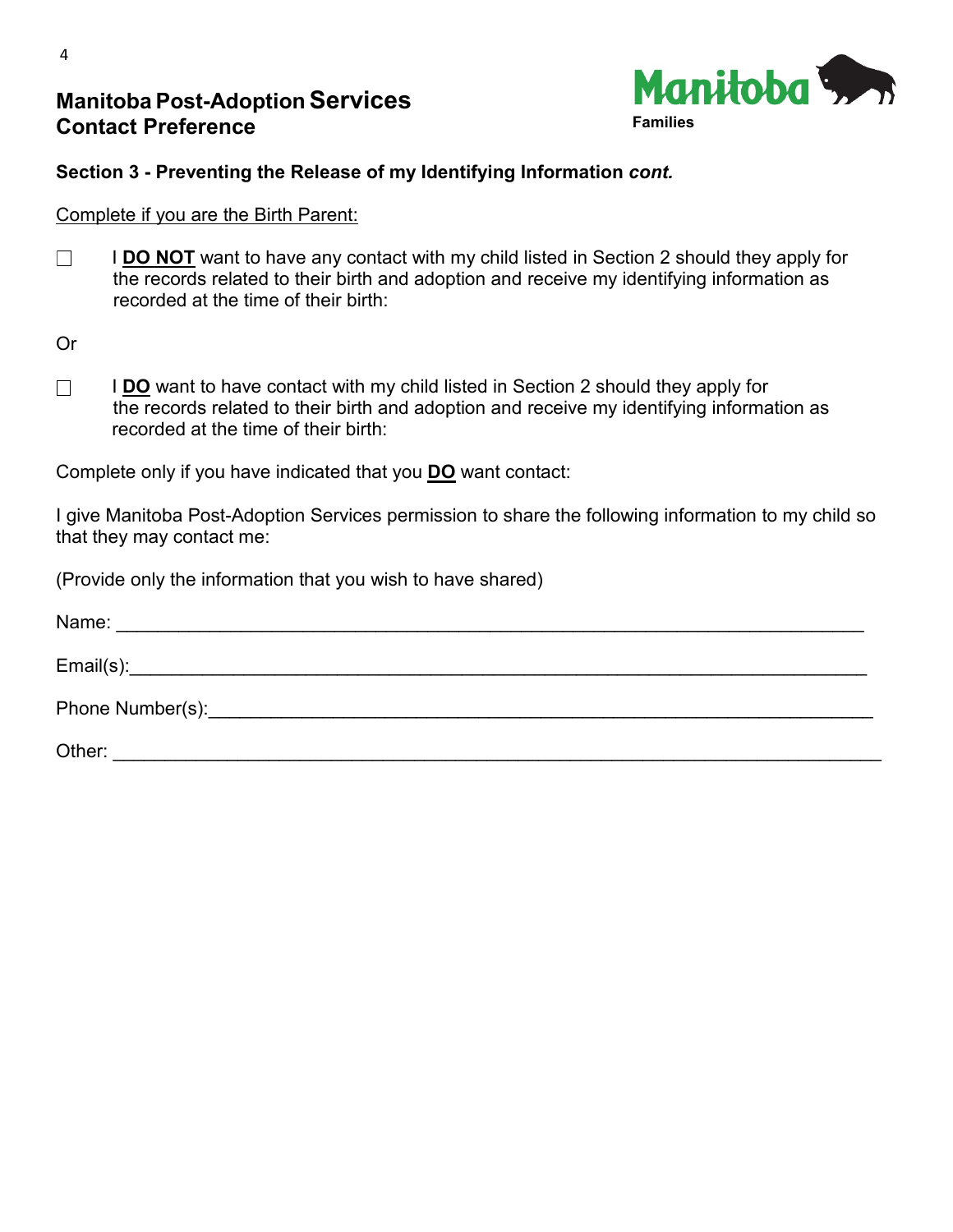## **Manitoba Post-AdoptionServices Contact Preference**



#### **Section 4 - Additional Information**

- $\Box$  I have chosen to include additional information (see page 6)
- $\Box$  I have chosen not to include additional information

#### **Section 5 - Confirmation of Receipt**

- $\Box$  I would like to receive confirmation that Manitoba Post-Adoption Services has received my Contact Preference
- $\Box$  I do not require confirmation of receipt

#### **Section 6 – Identification**

| I have included a copy of one of the following government issued identification with my application: |  |  |                                 |  |
|------------------------------------------------------------------------------------------------------|--|--|---------------------------------|--|
| $\Box$ Driver's Licence $\Box$ Passport $\Box$ Birth Certificate                                     |  |  | $\Box$ Health Card $\Box$ Other |  |

#### **Section 7 – Understanding, Acknowledgement and Certification**

By signing my name, I understand that the Director of Child and Family Services is obtaining personal information (including, if necessary for identification purposes, my Manitoba Health Registration Number) so that the Director can provide me with post-adoption services under the *Adoption Act*. I understand that my personal information is being collected under the authority of subsection 36(1)(b) of *The Freedom of Information and Protection of Privacy Act* and that my personal health information, if any, is being collected under the authority of subsection 12(1) of *The Personal Health Information Act.*

The information provided in this application is true and complete to the best of my knowledge. I certify that I am making this application in good faith and not for any improper purpose.

\_\_\_\_\_\_\_\_\_\_\_\_\_\_\_\_\_\_\_\_\_\_\_\_\_\_\_\_\_\_\_\_\_\_\_\_\_\_ \_\_\_\_\_\_\_\_\_\_\_\_\_\_\_\_\_\_\_\_\_\_\_\_\_\_\_\_\_\_

*Signature Date*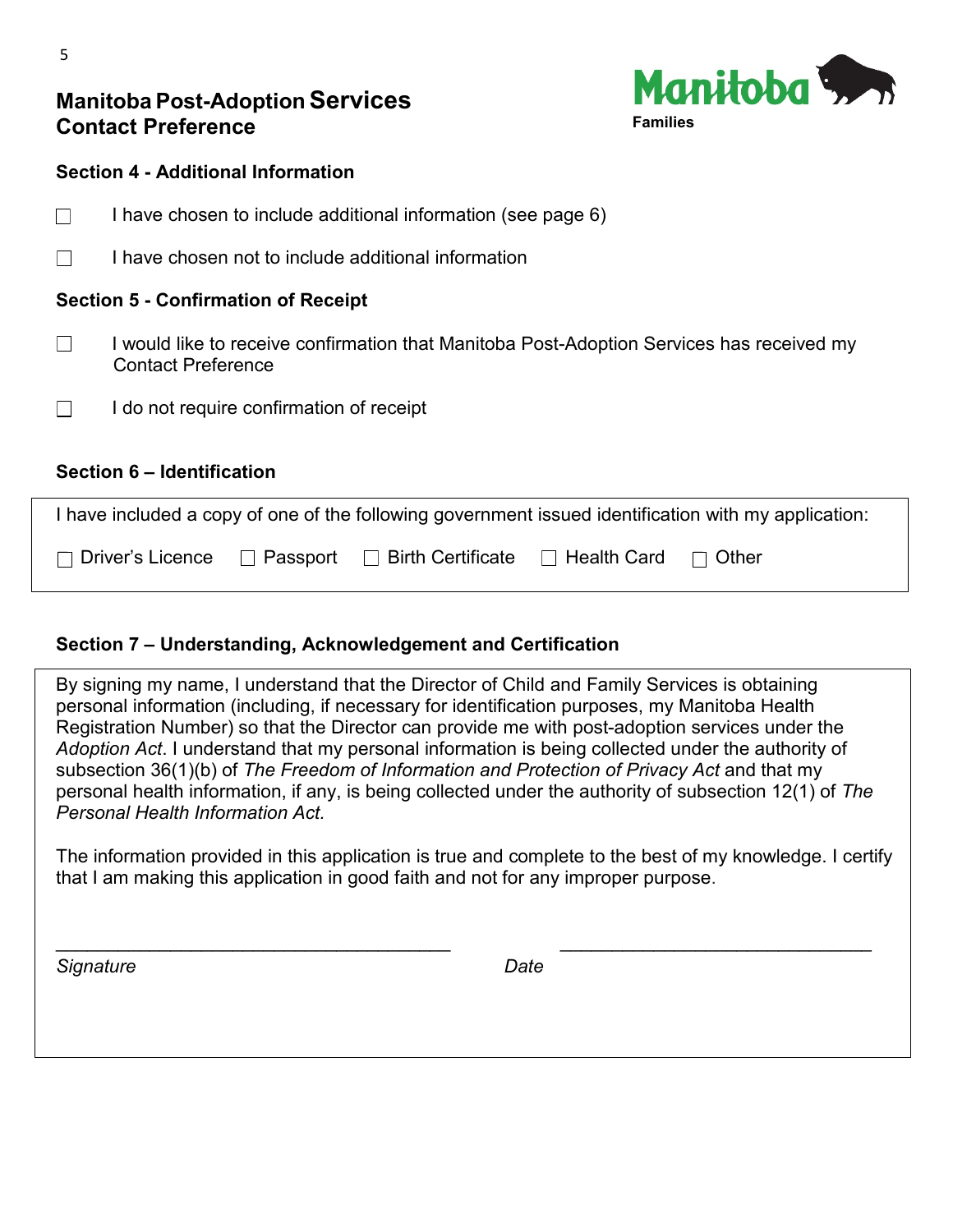

# **Manitoba Post-Adoption Services Contact Preference**

### **Additional Information**

This information will be disclosed to the person you have filed the Contact Preference regarding, only include non-identifying information you would like to have shared.

#### **Medical Information**

**Personal Medical Conditions:** 

**Family Medical Conditions:** 

Other Information you wish to Share: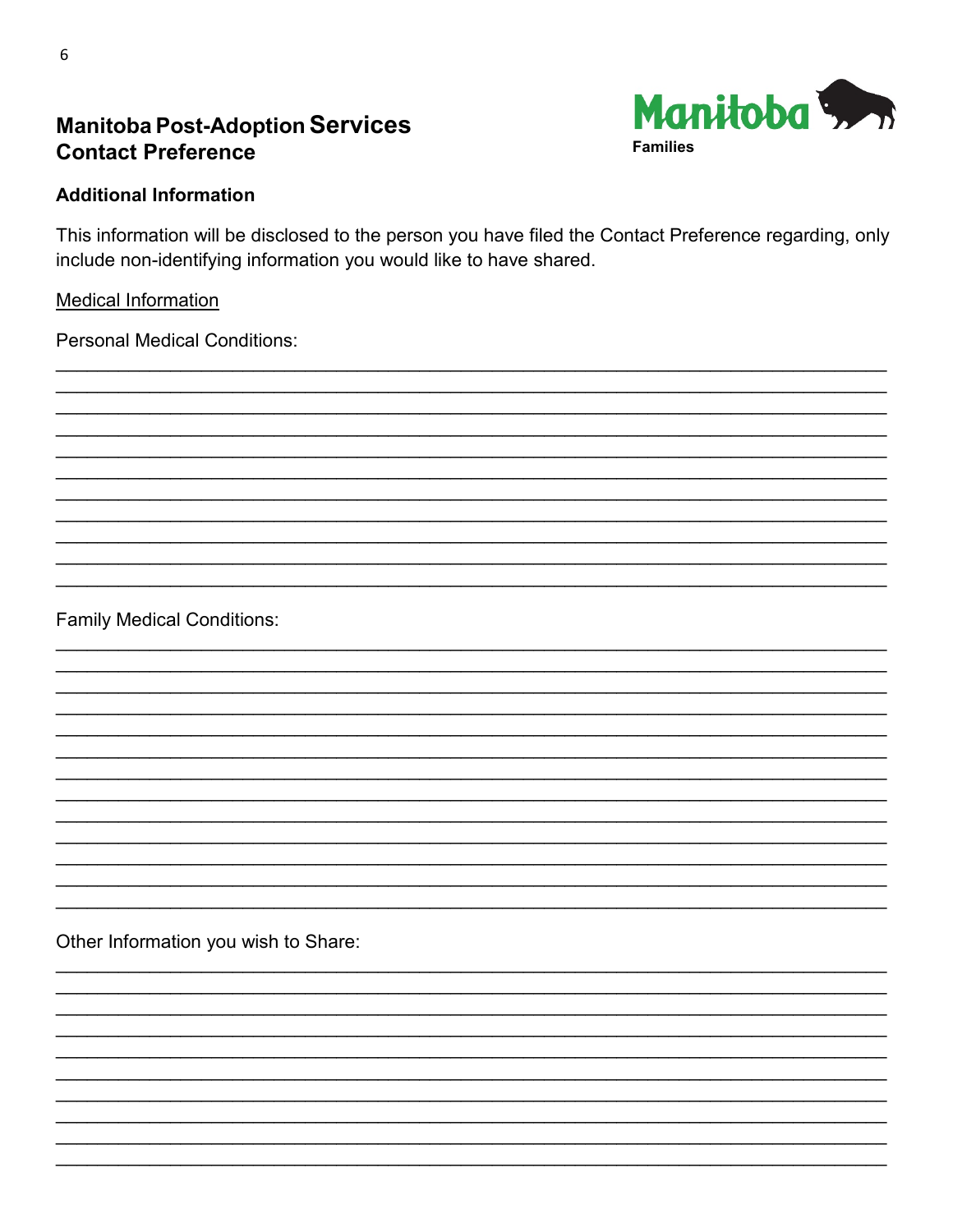

# **Manitoba Post-AdoptionServices Contact Preference - Information Guide**

A Contact Preference specifies the type of contact, if any; wanted with your birth parent or adult child should they apply for the documents related to the birth/adoption.

## **If you are an adult adoptee (16+ years of age):**

- your identifying information is your full name by adoption as recorded on your substituted birth registration
- your identifying information can be released on your substituted birth registration once you reach 18 years of age to an eligible birth parent without your knowledge and without your consent/registration
- **a Contact Preference specifies the type of contact, if any, you wish to have with an eligible birth parent should they apply for the documents related to your birth/adoption**
- to be eligible to receive a copy of the birth documents, the birth parent must be listed on your preadoption birth registration
- birth fathers may not be listed on the pre-adoption birth registration, however you may still complete a Contact Preference regarding a birth father
- your identifying information will not be released without your consent/registration to an ineligible birth parent, birth siblings, or any extended birth family members
- if you have indicated you want no contact, your eligible birth parent will be required to complete an undertaking agreeing to respect your wishes prior to the release of the substituted birth registration
- if an eligible birth parent has applied for the documents related to your birth/adoption prior to you submitting a Contact Preference your preferences will not apply
- the Contact Preference will only take effect if your eligible birth parent requests the documents related to your birth/adoption
- you may complete a Manitoba Post-Adoption Service- *Adult Adoptee Application* should you wish to apply for information/contact with your birth parents and/or birth siblings

## **If you are a birth parent:**

- you must complete a separate Contact Preference for each child
- your identifying information is your full name and information as recorded on the pre-adoption birth registration at the time of your child's birth
- birth fathers may not be listed on the pre-adoption birth registration
- your identifying information can be released to your adult child on their pre-adoption birth registration without your knowledge and without your consent/registration
- **a Contact Preference specifies the type of contact, if any, you wish to have with your adult child should they apply for the documents related to their birth/adoption**
- if you have indicated you want no contact, your adult child will be required to complete an undertaking agreeing to respect your wishes prior to the release of the pre-adoption birth registration
- if your adult child has applied for their pre-adoption birth registration prior to you submitting a Contact Preference your preferences will not apply
- the Contact Preference will only take effect if your child requests the documents related to their birth/adoption
- you may complete a Manitoba Post-Adoption Service- *Birth Parent Application* should you wish to apply for information/contact with your child